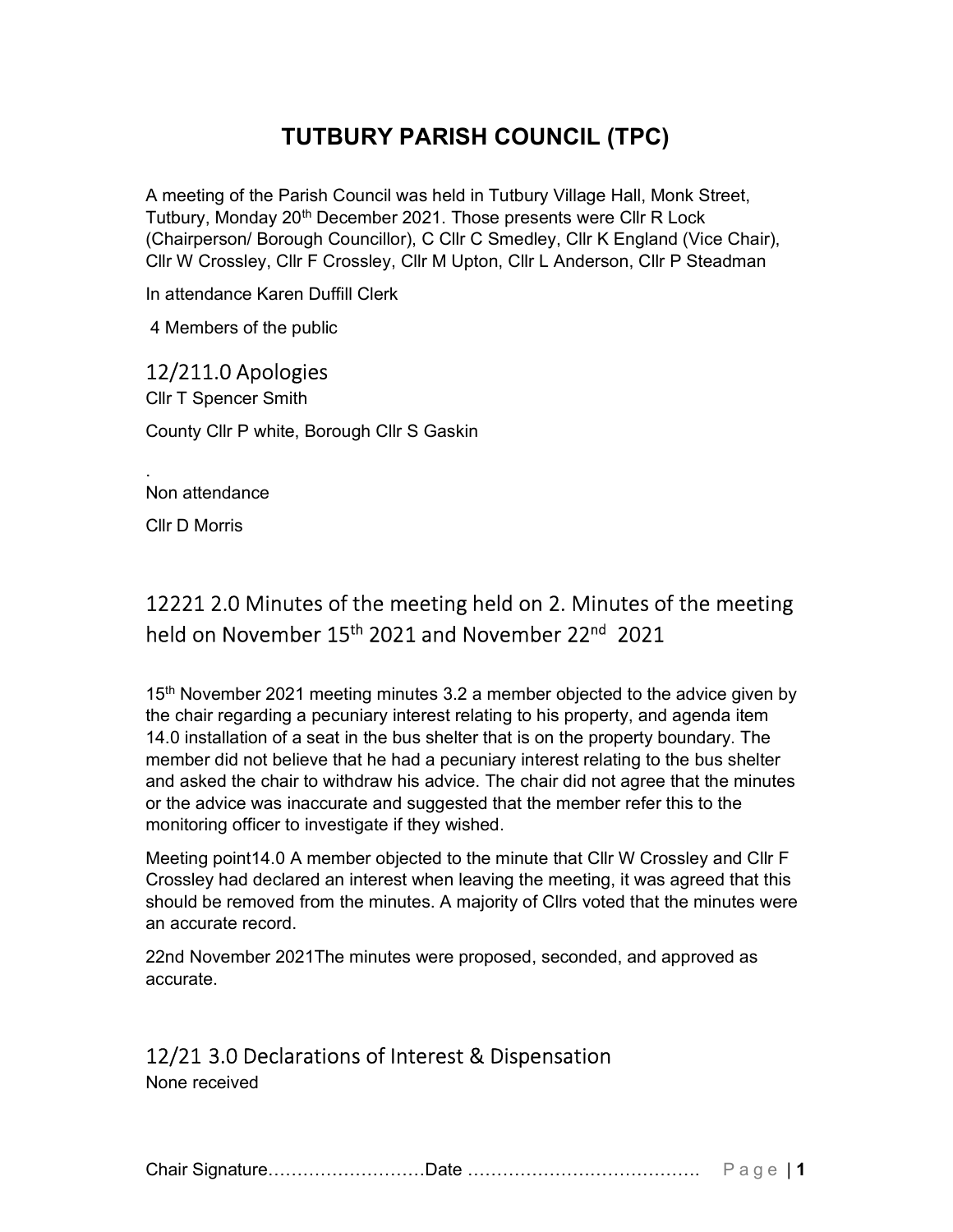## 12/21 4. 0Co-option of Casual Vacancy and signing of the declaration of office.

4.1 Two candidates introduced themselves and talked about why they wanted to become a Cllr.

4.2 A member proposed that the vote should be a written ballot this was seconded by two members.

#### Resolution

A majority of members voted in favour to appoint Chris Dodds

4.3 The declaration of office was signed by the candidate and Cllr Chris Dodds was appointed.

### 12/21 5.0 Public Participation

A member of the public read out a statement regarding the outcome of the Tutbury Community fund. They did not believe that the correct processes were followed within the Borough Council will be submitting a complaint to the Local Government and Social care ombudsman and will be submitting a standards complaint to the monitoring officer on the Code of conduct of Borough Cllrs Simon Gaskin and Parish Councillor R Lock in relation to their role in the awarding of the Tutbury Community Fund.

A member of the public representing Tutbury Cricket Club wanted to raise their anger and frustration in not being awarded a grant from the Tutbury community fund. The cricket cub did not feel supported in submitting their bid for new changing rooms and felt that it was wrong that as a key sports club they did not receive financial assistance. They felt that the process and the people making the decisions handled the fund incorrectly. It was felt that the allocation of funds to community groups was wrong.

A member propose that the parish council review the processes within the parish and Borough Council, before the grant money awarded to the parish council is spent. Items should be raised in the January agenda members agreed that the Parish and Borough process needed review.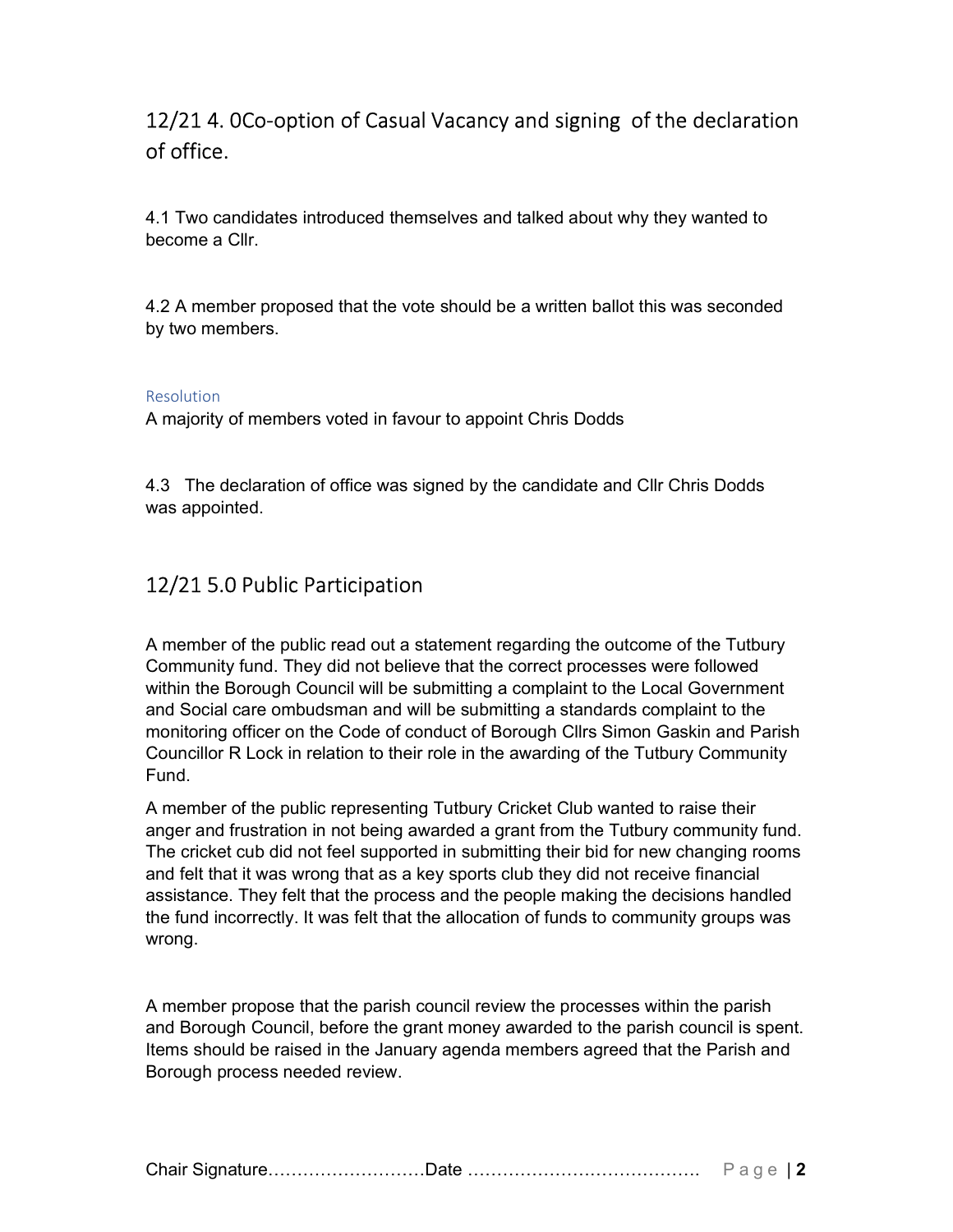# 12/21 6.0 The meeting was re-opened to Approve Accounts for Payment

| <b>Date</b>          | <b>Description</b>                         | <b>Supplier</b>                                    | <b>Net</b> | <b>VAT</b> | <b>Total</b> |
|----------------------|--------------------------------------------|----------------------------------------------------|------------|------------|--------------|
| 20/12/2021           | Mowing contract                            | TH Health Contracts Ltd                            | 2,482.00   | 496.40     | 2,978.40     |
| 20/12/2021           | <b>Clerks Salary</b>                       | Karen Duffill                                      | 954.46     | 0.00       | 954.46       |
| 20/12/2021           | <b>Clerks Expenses</b>                     | Karen Duffill                                      | 31.00      | 0.00       | 31.00        |
| 20/12/2021           | National Insurance                         | <b>HMRC</b>                                        | 102.50     | 0.00       | 102.50       |
| 20/12/2021           | <b>Clerks Employer Pension</b>             | <b>Staffordshire County</b><br><b>Pension Fund</b> | 297.52     | 0.00       | 297.52       |
| 20/12/2021           | <b>Employee Pension</b><br>Contribution    | <b>Staffordshire County</b><br><b>Pension Fund</b> | 163.92     | 0.00       | 163.92       |
| 20/12/2021           | Street cleaning and<br>maintenance         | M Guest                                            | 338.00     | 0.00       | 338.00       |
| 20/12/2021           | Legionella Control                         | <b>Sterilizing Services Ltd</b>                    | 219.00     | 43.80      | 262.80       |
| 20/12/2021           | <b>Clerk Training</b>                      | <b>SLCC Cheshire</b>                               | 30.00      | 6.00       | 36.00        |
| 20/12/2021           | Dog bags Cornmill Lane                     | <b>JRB</b> Enterprises                             | 163.75     | 32.75      | 196.50       |
|                      |                                            |                                                    |            |            |              |
| Total                |                                            |                                                    |            |            | 5361.1       |
| 1                    |                                            |                                                    |            |            |              |
| <b>Direct Debits</b> |                                            |                                                    |            |            |              |
| 02/12/2021           | Changing Room<br><b>Electricity Supply</b> | Opus Energy                                        | 15.37      | 0.77       | 16.14        |
| 29/11/2021           | Insurance                                  | Information Commission<br>Office                   | 35.00      | 0.00       | 35.00        |
| 22/11/2021           | <b>Changing Rooms Water</b><br>Supply      | <b>Pennon Water</b>                                | 21.50      | 0.00       | 21.50        |
| 29/11/2021           | Changing Room Gas<br>Supply                | Opus Energy                                        | 19.21      | 0.96       | 20.17        |

6.1 Acceptance of the accounts was proposed, seconded and approved.

# 12/21 7.0 Planning Matters to Review recent planning application P/2021/01485

7.1

| <b>Application</b><br><b>Number</b> | <b>Site Address</b>                                                 | <b>Development Description</b>                                                                                              | <b>Comment</b> |
|-------------------------------------|---------------------------------------------------------------------|-----------------------------------------------------------------------------------------------------------------------------|----------------|
| P/2021/01476                        | 34 C High Street<br><b>Tutbury Staffordshire</b><br><b>DE13 9LS</b> | Crown reduction by 2.5 metres in<br>height and 1 metre to both sides of 2<br>Sycamore trees and felling of 2 Acer<br>trees. |                |

 The planning chair proposed that a replacement tree was planted away from the drain for one of the proposed felled acers and an objection to the felling of the other acer but recommended a crown reduction to bring in the light.

A member objected to submitting the comments due to the planning application reference being incorrect on the agenda. The chair recommended that a personal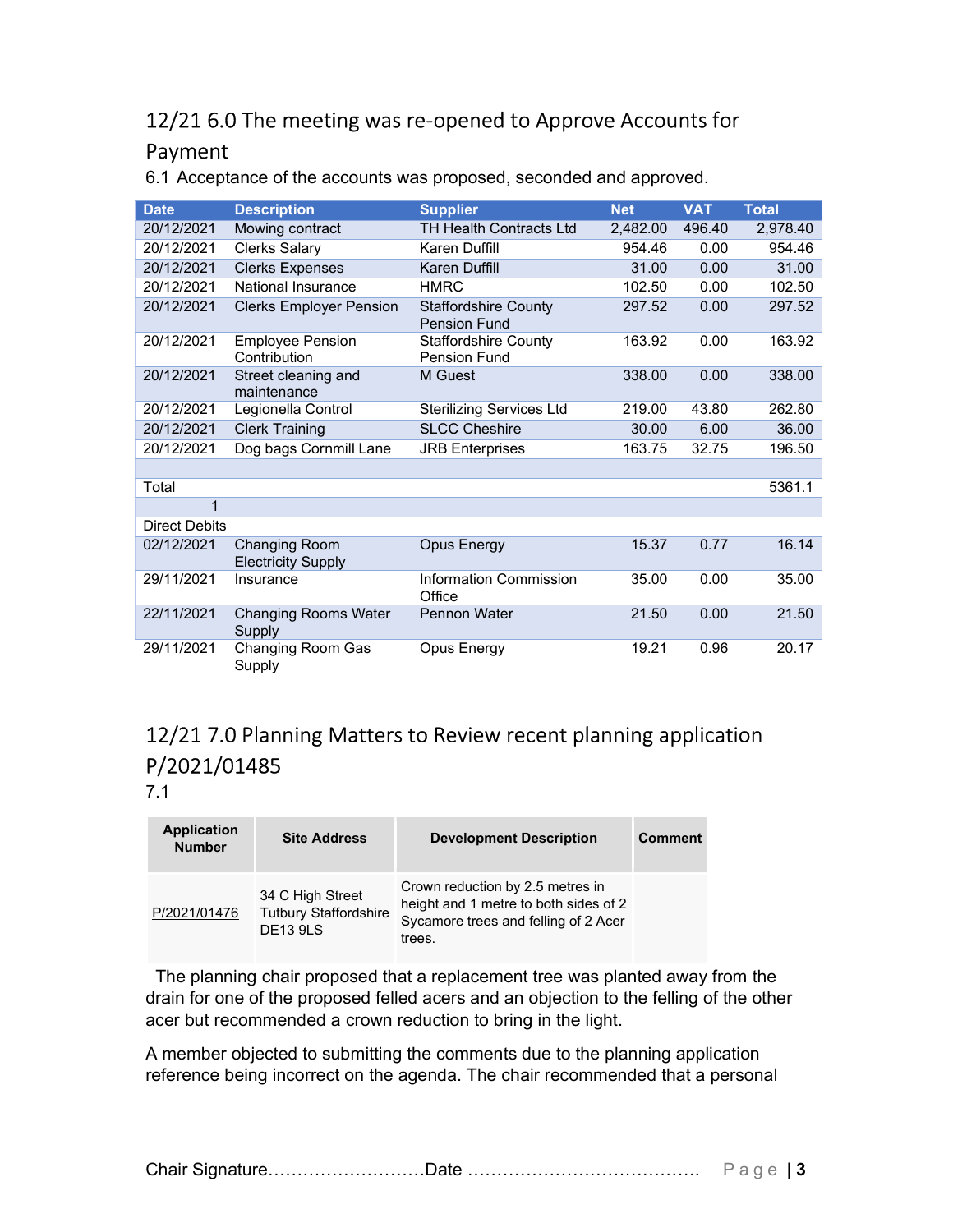objection should be submitted instead. The clerk clarified that the application reference was detailed in the clerk's report correctly.

#### 7.2 Planning applications update Recent Applications that the Parish Council have no objections

| <b>Application</b><br><b>Number</b> | <b>Site Address</b>                               | <b>Development Description</b>                           |
|-------------------------------------|---------------------------------------------------|----------------------------------------------------------|
| P/2021/01485                        | 1 Castle Street Tutbury<br>Staffordshire DE13 9JF | Felling of 1 Lawson Cypress<br>tree and 1 Leylandii tree |
| /2021/01561                         | 6 Primrose Drive Tutbury<br><b>DE13 9LQ</b>       | Loft conversion with rear &<br>front dormers             |

#### East Staffs Borough Council Decisions

#### P/2021/01091

Partial reduction of branches that are touching fire station building and also drill tower by 1.5m from buildings with additional 3m crown lift to 2 Lime trees (TPO 169) The Hermitage, 18 Bridge Street, Tutbury, DE13 9LZ

#### PERMITTED

#### P/2021/01095

Erection of a single storey rear extension to existing flat 8 Bridge Street, Tutbury, Staffordshire, DE13 9LZ

#### PERMITTED

#### P/2021/00940

Reduce Horse Chestnut (2) to previous pruning points (approximately 1m reduction) and crown raise to 5.5m over road and 3m over footpath and reduce Lime tree (3) by 2m in height and 1.5m in width and remove epicormic shoots (T22 and T23 of TPO No 9) The Hawthorns, 43 Monk Street, Tutbury, DE13 9NA

#### PERMITTED

#### P/2021/01014

Erection of a single storey side extension Ocean View, 48 Belmot Road, Tutbury, DE13 9NL

#### PERMITTED

#### P/2021/01055

Installation of front and rear roof windows to facilitate loft conversion 33 Monk Street, Tutbury, DE13 9NA

#### PERMITTED

Chair Signature………………………Date …………………………………. P a g e | 4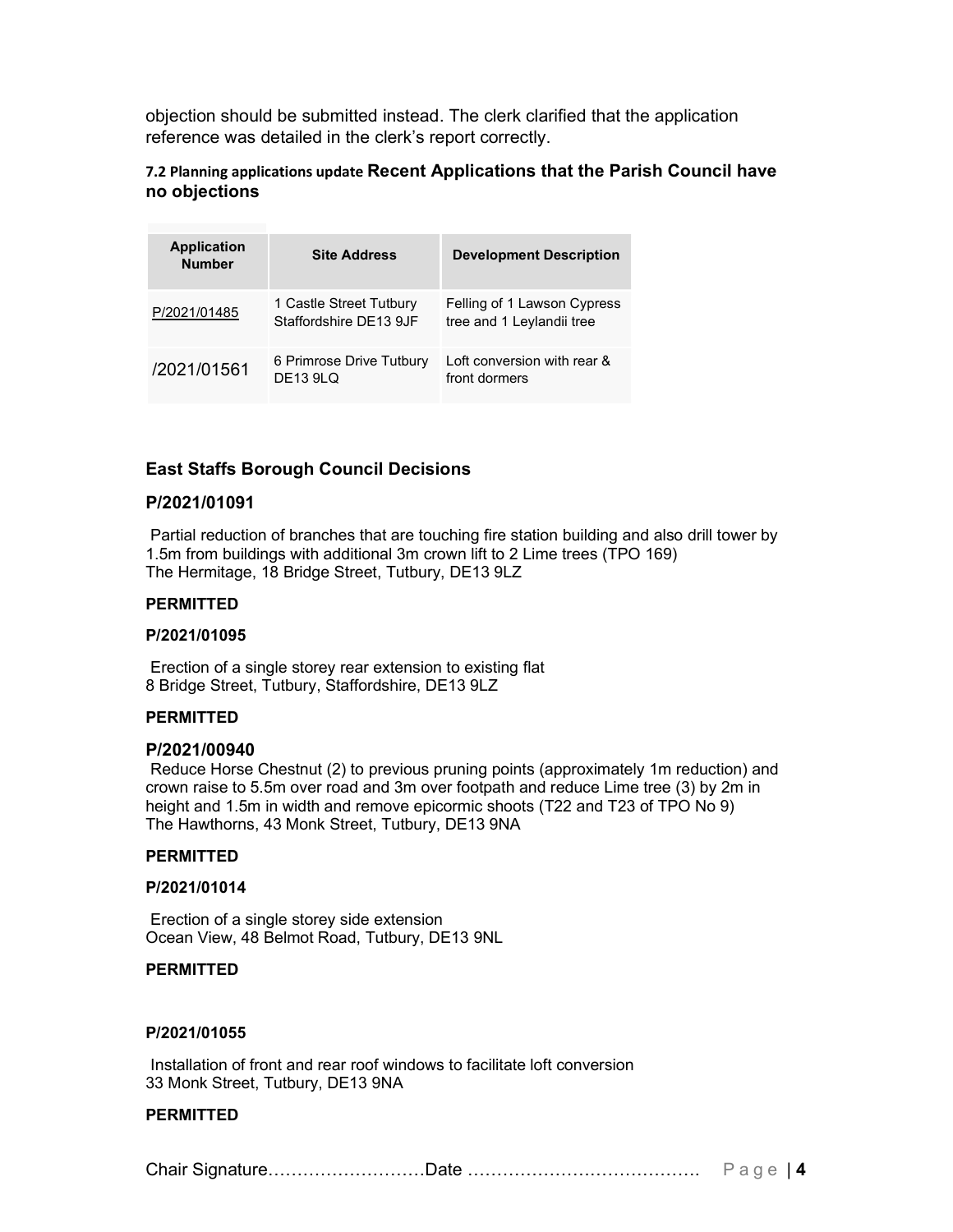# 12/21 9.0 To set the precept request in line with proposed budget for financial year 2022/2023

East Staffs Borough Council has issued the band D rate for precept setting purposes and the band D tax rate has increased from 1354.90 to 1372.90. To maintain a tax freeze on the parish rate of £33.76 this provides a proposed precept of £ 46349.10. East Staffs Borough Council are maintaining the tax support grant at £2001. This results in the tax freeze total proposed income to be £ 48350.10. This is an increase of £503.02.

Based on the increase in reserves due to a forecast underspend in the financial year 21\_22 the clerk recommended adopting the proposed tax freeze, The Parish council would not need to increase the precept as there were adequate reserves to cover inflation linked costs and contribute towards identified projects in the following financial year

#### Resolution

It was proposed, seconded and resolved that the precept request would be kept at the rate of £33.76 the precept recommended by the Borough council was £46349.10 with a tax support grant of £2001. The total fund would be £48350.10 The clerk will write to The Borough Council to request this.

# 12/21 10.0 9. To approve the instruction to renew a 3-year lease at Ferrers Avenue playing field.

10.1 A request from the Duchy of Lancaster has been received to instruct their solicitor to draw up a 3-year lease renewal for Ferrers Avenue Playing field based on the same terms as the previous 3-year lease that expired in November 2021.

#### Resolution

Cllrs voted in favour for the clerk to sign and authorise the instruction for the Duchy of Lancaster's solicitor to draw up the 3-year lease renewal for Ferrers Avenue playing field.

### 12/21 11.0 Items for the Next Agenda

• Discuss the process followed by ESBC grant application

|--|--|--|--|--|--|